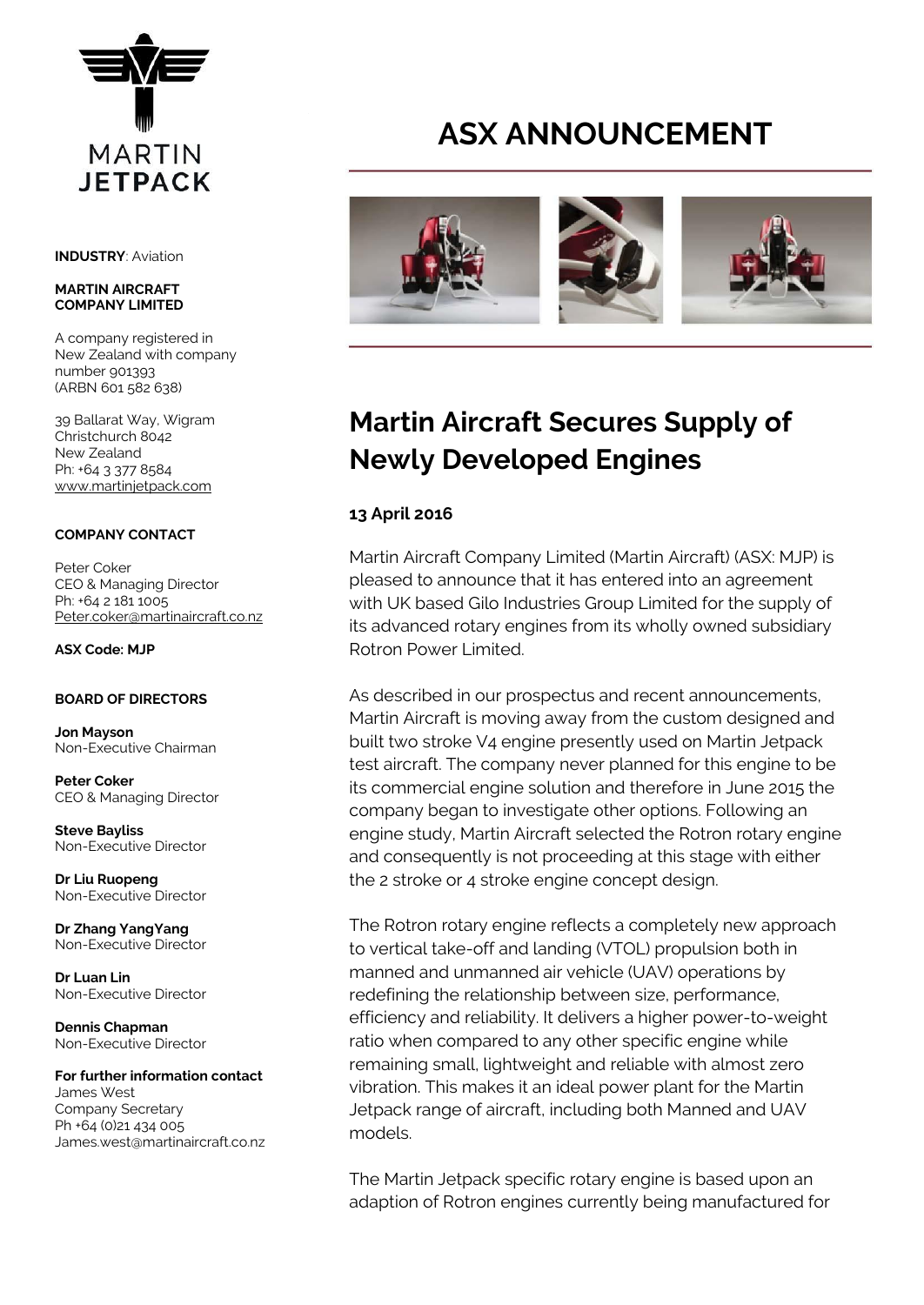unmanned air vehicles. Testing and evaluation has been taking place at the Rotron United Kingdom test facilities since late last year with the assistance of representatives from Martin Aircraft Company. Testing will continue as we move to align the engine delivery with the production build.

Says Chief Executive Officer and Managing Director of Martin Aircraft, Peter Coker, "With Rotron's patented rotor and water cooling systems and electronic fuel injection fitted as standard, the Rotron engine delivers greater fuel and payload flexibility, improved operational range and a multi-mission capability that fits well with our product development roadmap for the Martin Jetpack and Jetpack products.

Gilo Industries CEO Jim Edmondson comments, "The vision of Gilo Industries is to produce innovative class beating technology. Working with Martin Aircraft Company is a fantastic fit as we are both companies that see disruptive technology as a way of changing the status quo. Our unique design for the Martin Jetpack, which incorporates proven Rotron technology, offers a powerful solution that will support the growth of Martin Aircraft Company in the future."

# **END**

## **ABOUT THE MARTIN AIRCRAFT COMPANY LIMITED**

Martin Aircraft Company Limited (**Martin Aircraft**) is currently developing the Martin Jetpack, the world's first practical jetpack, with potential search and rescue, military, recreational and commercial applications, both manned and unmanned. The Martin Jetpack was initially conceived and developed by Glenn Martin in Dunedin in 1981. This led to the founding of Martin Aircraft Company in 1998 and the development of a Jetpack that, based on current testing, is expected to have over 30 minutes' flight capability at a speed of up to 74 km/h and an altitude up to 1,000 m (3000ft).

The Martin Jetpack is a disruptive technology, much like the helicopter was when first developed, with significant capabilities and is able to be flown either by a pilot or via remote control. The Jetpack can take off and land vertically (VTOL) and because of its small dimensions, it can operate in confined spaces (such as close to or in between buildings), near trees or in confined areas that other VTOL aircraft such as helicopters cannot access.

More detailed information about Martin Aircraft and the Martin Jetpack is available at [www.martinjetpack.com](http://www.martinjetpack.com/)

## **ABOUT GILO INDUSTRIES GROUP LIMITED**

Gilo Industries Group is an aviation-focused company fuelled by passion for aerospace technology. From air, land or sea, they provide solutions that advance technology and discovery while meeting customer needs with high impact, best value aerospace products, systems and services.

Established in 2008, Rotron Power Ltd, a wholly owned subsidiary of Gilo Industries Group is a specialist manufacturer of advanced rotary engines for Unmanned Aerial Vehicle (UAV) applications and is at the forefront of aviation